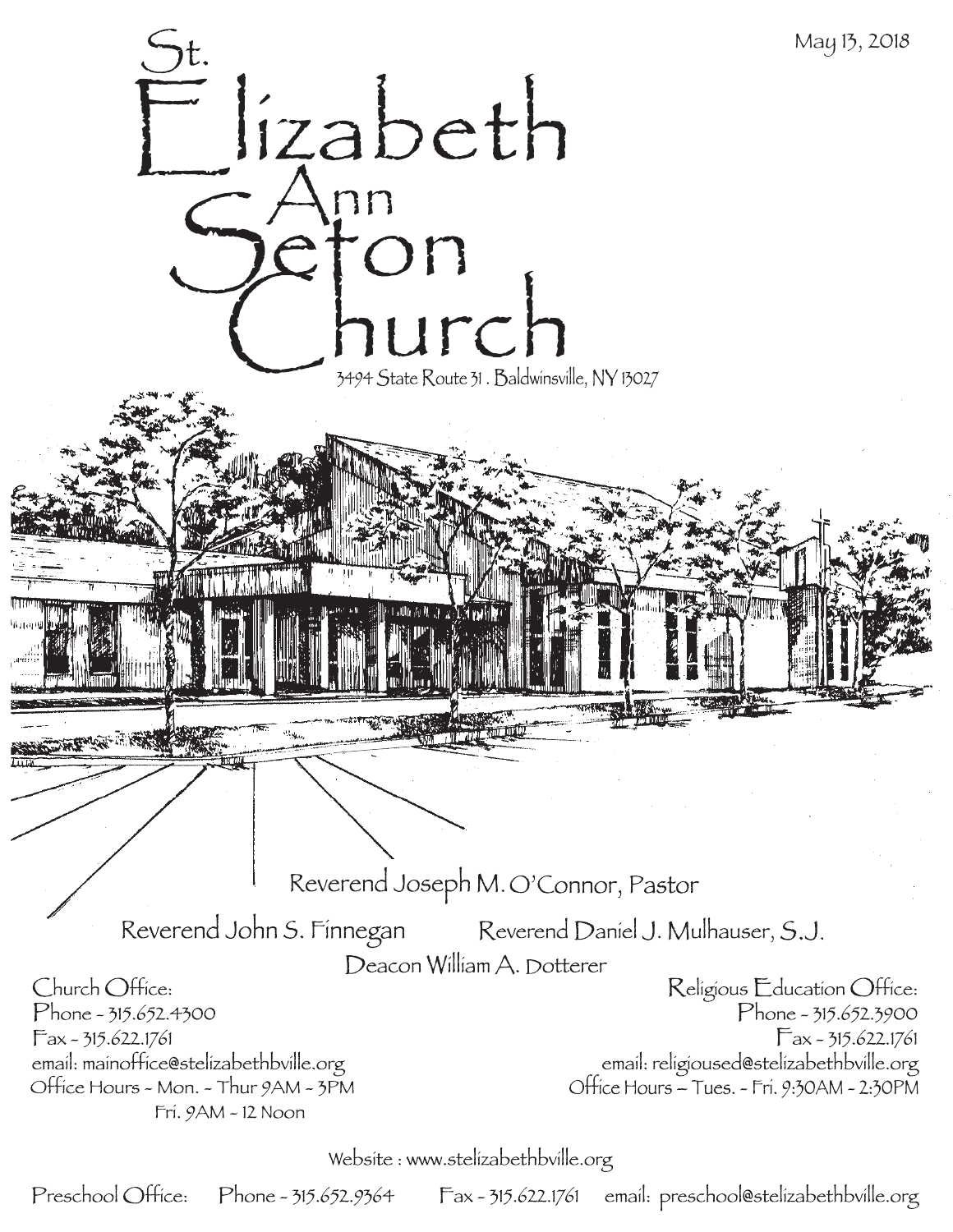## **ST. ELIZABETH ANN SETON STAFF**

| Karen EngelsFaith Formation 9-10 (Conf)          |
|--------------------------------------------------|
| Jennifer Guild Office/Human Development          |
|                                                  |
|                                                  |
|                                                  |
|                                                  |
|                                                  |
|                                                  |
|                                                  |
| Parish Trustees Michael McCarthy, Mary Lou Smith |

Live simply that others may simply live



**Parish Mission Statement** The Catholic community of St. Elizabeth Ann Seton, united in the love of God, comes together to worship the Father, the Son and the Holy Spirit, to provide for the spiritual growth of each member, to minister to one another's needs, to be servants and neighbors to all, to strengthen and share faith, to experience the richness of Jesus Christ. The Catholic community of St. Elizabeth Ann Seton, aware of its call to be the good news, accomplishes its mission through worship, education, service and personal example.

**May God Bless** and keep safe in his care our Service Men and Women whose lives are in danger every day. They heroically serve to defend and maintain freedom around the world as well as at home. Our prayer for them reflects our great admiration and love for them. May God bless them, watch over them, and protect them always.

Year of the Family! Bishop Cunningham has invited all of us in the Diocese of Syracuse to celebrate the Year of the Family. During this year, your Church Family is looking to support your family. We would like to hear what your needs are and how we can help strengthen and support you. The Diocesan Prayer for Families can be prayed in your homes. Please pick up a prayer card.

**Anna Asks# What happened to Jesus' body in the Ascension? What will happen to our bodies?** The Gospel of John explains that Jesus was raised to heaven in the sight of the Apostles. This does not mean that he is somewhere up in space. He ascended to receive the glory due to Him as conqueror of sin and death (Philippians 2:8-11); to be our Mediator and advocate with the Father (Hebrews 9:24); to send the Holy Spirit as He had promised at the Last Supper (John 16:7); and to prepare a place for us (John 14:2). Someday, we will be raised as he was. That is why we reverence the human body, even after death, with a reverent burial, rather than spreading ashes. Although we do not know what this will look like, we trust in the promise that we, the body, will follow where Jesus, our head, has gone.

**Time to Update Our Data Base** We are hoping to update our data system with most updated phone numbers and emails for more efficient communication between you and the office. Please email the office with email address and changes you have made in the last few years, mainoffice@stelizabethbville.org

**Happy Mothers Day!** As a parish family, we want to take a moment today to acknowledge the great gift that mothers are to all of us. How many times were we "nudged" by mom to get to Mass? The hallways on Sunday are full of mothers passing on the faith and bringing their children to Religious Education. Perhaps, more important, mothers extend to us unconditional love. Very often, they are taken for granted or have their love rejected by children. Through that example, we find the courage to believe in a God who loves us when we are at our worst. Thank you mothers for loving us in this life and helping us to believe in Love that never ends.

**Road Trip!!!** The parish is sponsoring a pilgrimage to Baltimore and Emmittsburg to follow in the footsteps of St. Elizabeth Ann Seton on October 10-11, 2018. The bus trip to Baltimore costs \$280, and includes: bus transportation, entrance and tours of two museums, Dinner in the Baltimore's Little Italy, hotel accommodations (if you prefer a single room, add \$40). A deposit of \$75 per person due by June 30. Balance due September 10th. Hurry! Space is limited. Questions? Please contact the main office at 315-652-4300.

**Sarah's Guest House** Are you a cook? Or do you love to bake? If so, Sarah's Guest House would love for you to volunteer. We need volunteers to cook a meal or bake a dessert once a month for a year. If that is something you're interested in, please contact Meg Knittel meg@sarahsguesthouse.org. Sarah's Guest House provides lodging, transportation, meals and comfort to patients and families of patients receiving medical care in Central New York.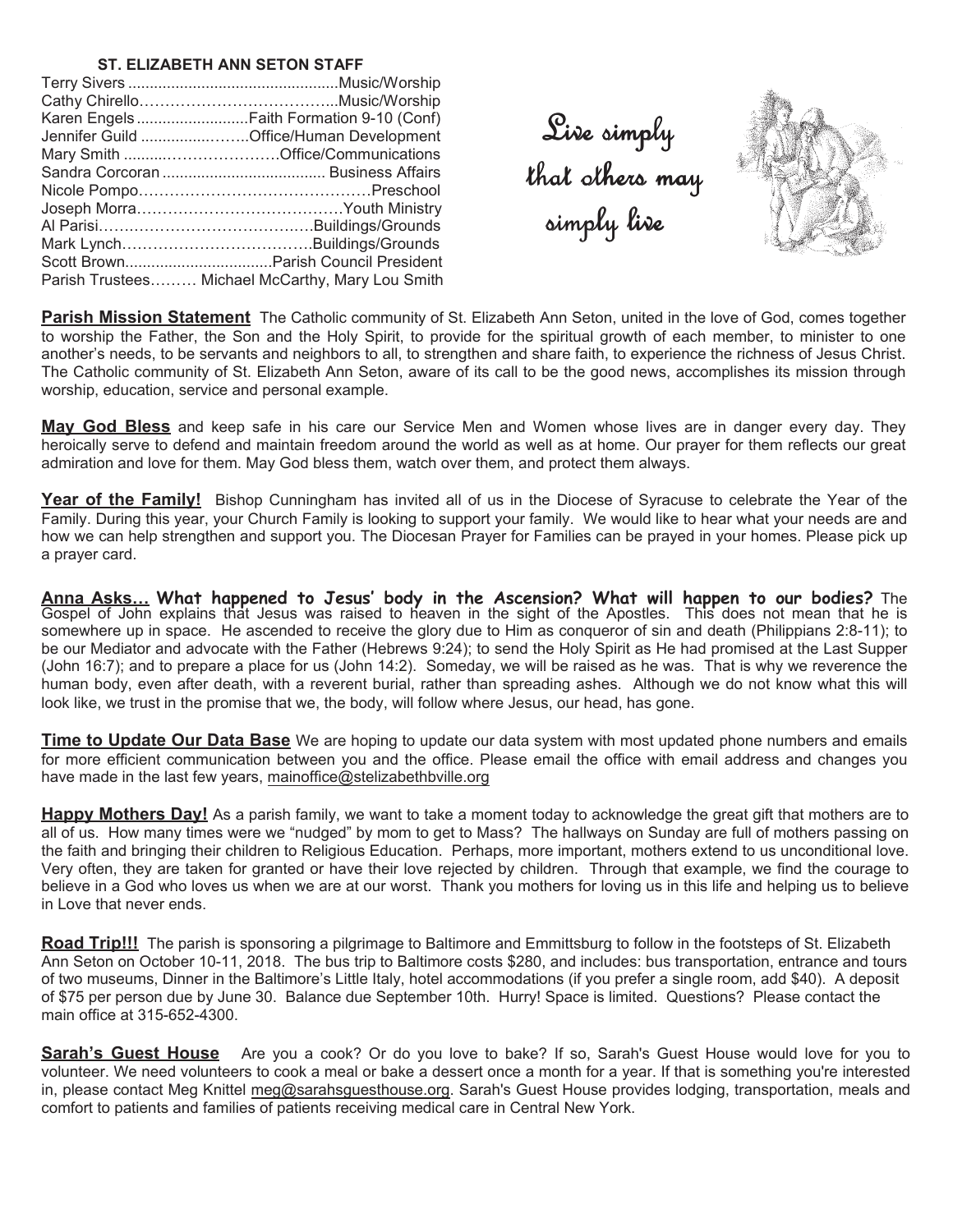**Life Hacks and Skills for College Students** – Our college students are often confronted by a need to learn life skills like changing a tire, sewing a button, or basic cooking. We have a team of parents willing to help our college students reconnect with the parish over summer break and learn these like hacks and skills: Lifehack (lahyf-hak) – noun 1. Informal, a tip, trick or efficient method for doing or managing a task or activity. Origin: life + hack (in the sense a "tip or trick to do something well"). Mike and Molly Scuderi, Jenn Hill and a few others will help with this program aimed at developing a few life skills. Some of the proposed topics include car care, cooking, sewing and sports. Life requires us to learn a great variety of skills and these talks will be fun and hands on. We will cookout a bit of food as well. Meetings will be held May 29, June 5 and June 12. Students interested in attending please RSVP to the parish office.

**Religious Education Registration** is now open and online. Please visit the parish website – www.stelizabethbville.org – and click on the Religious Education link to find the online registration for next school year. Please register your children by June 15<sup>th</sup> to help us in planning for class size. Your advance registration allows us to line up the right number of teachers, textbooks, and other materials for the year. If you are interested in teaching, please contact the main office

**2018 Summer Youth Basketball Program** – The Program will be open to Youth presently in grades K through 5. If interested in the program, please sign up in the Gathering Area (CYO corner). For additional information or questions contact Kurt Fetterman @ 315-382-4271 or email cyodirector@stelizabethbville.org

**Summer Servants** –Summer Servants 2018 will be taking place the week of July 22 to Thursday July 26. Currently we have 12 students who will be participating in this year's program. If there are any students entering grade 9 through 12 who are still interested in attending Summer Servants please fill out an application accompanied by a \$50 check. At this point, our vans are full and we have started a waiting list. However, if there is more interest, we may be able to obtain a third van. Please sign up by the end of May.

**SEAS Preschool** will be having an Open House for its Pre-K class on May 19 from 11am-1pm. The Pre-K class is a 5 day a wee afternoon program for children who will turn 5 in the late summer or fall, but are not quite ready for kindergarten. The class size of 16 will give students the opportunity to learn and grow in a small class setting. The teachers form a learning plan for each child which is designed to help them reach the next level in all areas of development. For more information, please contact Nicole Pompo, Preschool Director at 315-652-9364 or at preschool@stelizabethbville.org.

**A Prayer Chain** is in place at St. Elizabeth Ann Seton. Serving on the Prayer Chain is a way for good people to serve God and to bring blessings to others who will be grateful for the prayers of Prayer Chain Members. If prayers for self or for others are needed and desired, please call the Parish Office at 652-4300 and your prayer requests will be forwarded to Angie Peterson. At times we all need prayers and others need prayers too.

**Faith Formation and Youth Ministry Leadership.** We are currently hiring Co-Directors of Faith Formation and a Coordinator of Youth Ministry. Job descriptions for these three positions can be found on the parish website. The Religious Education and continued engagement of our elementary and high school students is an essential component of healthy parish life. Please keep in your prayers the people whom God is calling to take up this stupendous task and the students who will come to know Jesus and walk with Him through the Faith Formation and Youth Ministry programs at St. Elizabeth Ann Seton Parish.

**Please Let Us Know** if you or a family member is homebound and would like to receive Holy Communion at home. Deacon Bill and Father O'Connor make regular First Friday calls and whenever home Communion is requested.

**Vocation Reflection** You might think to yourself, "How could I ever be a priest or a religious when I am so unworthy?" Jesus responds, "It is not you who chose me, but I who chose you." Jesus knows exactly whom he is calling when he calls. If he calls, then he will provide the means to live out the life he desires for you. All he looks for us to do is to give him our permission to work powerfully in our lives. If you give him permission to come into your life, trust me when I tell you, life will never be the same. The Joy! Call 315-470-1468.

# **Weekly Scriptures**



Acts of the Apostles 1:1-11 Acts of the Apostles 2:1-11

**Readings for May 13, 2018 Readings for May 20, 2018** Ephesians 1:17-23<br>
Ephesians 4:1-13<br>
Galatians 5:16-25<br>
Galatians 5:16-25 Galatians  $5:16-25$